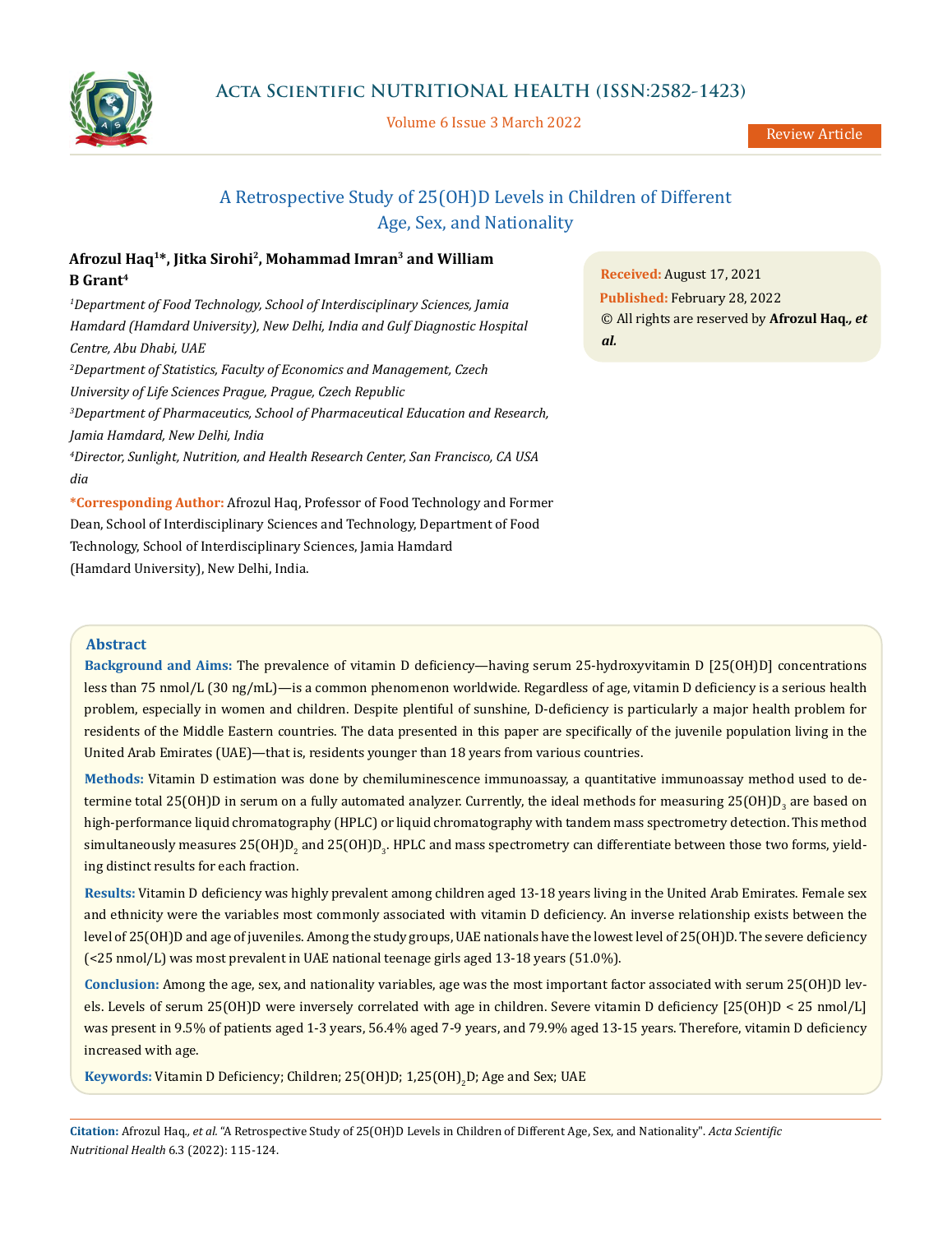#### **Introduction**

Vitamin D deficiency is common in healthy infants, children, and adolescents. Having prolonged winter seasons and restricted exposure to ultraviolet B (UVB) irradiation aggravates vitamin D deficiency [1], which is higher in people with dark skin, who live at high altitudes, and live farther from the equator. Similarly, deficiency is common in people who avoid sun exposure for various reasons [2]. Although vitamin D deficiency is a global problem, especially for people who live in northern and southern latitudes and high altitude, and among other high-risk groups, few actions have been taken to effectively address the issue  $[1]$ .

Regardless of age, low vitamin D deficiency is a global problem, especially in women and children. Despite plentiful sunshine, deficiency is particularly a major problem for residents of the Middle Eastern countries  $\lceil 3 \rceil$ . Deficiency of vitamin D is higher in multiethnic children, those with increased skin pigmentation, and those who avoid sun exposure for any reason  $[4]$ . In addition, vitamin D deficiency is highly prevalent in obese children [5].

Vitamin D deficiency also is common among adolescents with eating disorders [6] and children with developmental disabilities [7]. The classical presentation of severe vitamin D deficiency (<25 nmol/L) is rickets in children and osteomalacia in adults; both are common problems in the Middle East and the Indian subcontinent  $[8]$ . In addition, vitamin D has a key role in muscle function in adolescent males [9]. Moreover, emerging evidence supports an association between 25-hydroxyvitamin D (25[OH]D) levels and immune function, respiratory diseases, obesity, metabolic syndrome, insulin resistance, infection, allergy, cancers, and cardiovascular diseases in pediatric and adolescent populations [10-15]. Randomized controlled trials have shown that vitamin D supplementation improves bone mineralization in adolescents. Those studies included trials that address the impact of vitamin D on muscle function [16] and maternal 25(OH)D levels inversely associated with maternal body mass index  $[17]$ . High body mass index and limited exposure to the sun increased the risk of developing vitamin D deficiency and its associated complications [18].

### **Subjects, study design, and methods**

This study's aim was to determine the prevalence of vitamin D deficiency among children (juveniles) of various ethnic groups living in the United Arab Emirates (UAE). Blood samples were obtained for analysis of serum [25(OH)D] levels in children admitted to the Burjeel Hospital in Abu Dhabi, UAE, from October 2012 to September 2014. The study was envisaged to identify common factors affecting levels of 25(OH)D in blood. From the previous dataset, 60,979 patients reported differences in 25(OH)D concentrations in juvenile patients (19). For the present study, we recruited 7883 patients aged 1-18 years; both sexes were equally represented in the study group, with different nationality and six age groups. That group consists of patients, originating from 136 countries, living in the UAE at the time of sampling [19,20].

The measurement of circulating 25(OH)D is the best diagnostic test for determining a person's vitamin D status [21]. Assays used to measure 25(OH)D levels should be able to measure both vita- $\min\limits_{2}$  (ergocalciferol) and vitamin  $D_{_{3}}$  (cholecalciferol) derivatives. Vitamin D estimation was done by chemiluminescence immunoassay, a quantitative immunoassay method used to determine total 25(OH)D in serum on a fully automated analyzer. Currently, the ideal methods for measuring 25(OH)D<sub>3</sub> are based on high-performance liquid chromatography (HPLC) or liquid chromatography with tandem mass spectrometry detection. This method simultaneously measures  $25(OH)D_2$  and  $25(OH)D_3$ . HPLC and mass spectrometry can differentiate between those two forms, yielding distinct results for each fraction [22]. In practice, however, automated immunoassays are the methods most commonly used by clinical laboratories [23,24]. Also, we did a comparative study of methods to measure 25(OH)D by a fully automated electrochemiluminescence assay from Roche Diagnostics (Mannheim, Germany) and an HPLC-based method from Chromsystems (Chromsystems Instruments and Chemicals GmbH, Heimburgstrasse, Munich, Germany) [25]. The Roche Diagnostics Total Vitamin D kit has 80% cross-reactivity to vitamin  $D_2$  and 100% cross-reactivity to  $D_3$ . The Roche assay was recently evaluated and its performance was deemed satisfactory in a population in which vitamin  $D_{3}$  constituted the main form of total vitamin  $D$   $[25,26]$ . The variability in analyzed groups of patients was calculated by the coefficient of variation. Correspondence analysis was used to find the structure in objects metric scale. That method gives easily interpreted ordinations [27].

We used a decision tree to determine the most important factor affecting level of serum 25(OH)D. The decision tree is a data mining method to sift through large databases in search of unknown patterns of interest. Decision trees are used to classify an object

**Citation:** Afrozul Haq*., et al.* "A Retrospective Study of 25(OH)D Levels in Children of Different Age, Sex, and Nationality". *Acta Scientific Nutritional Health* 6.3 (2022): 115-124.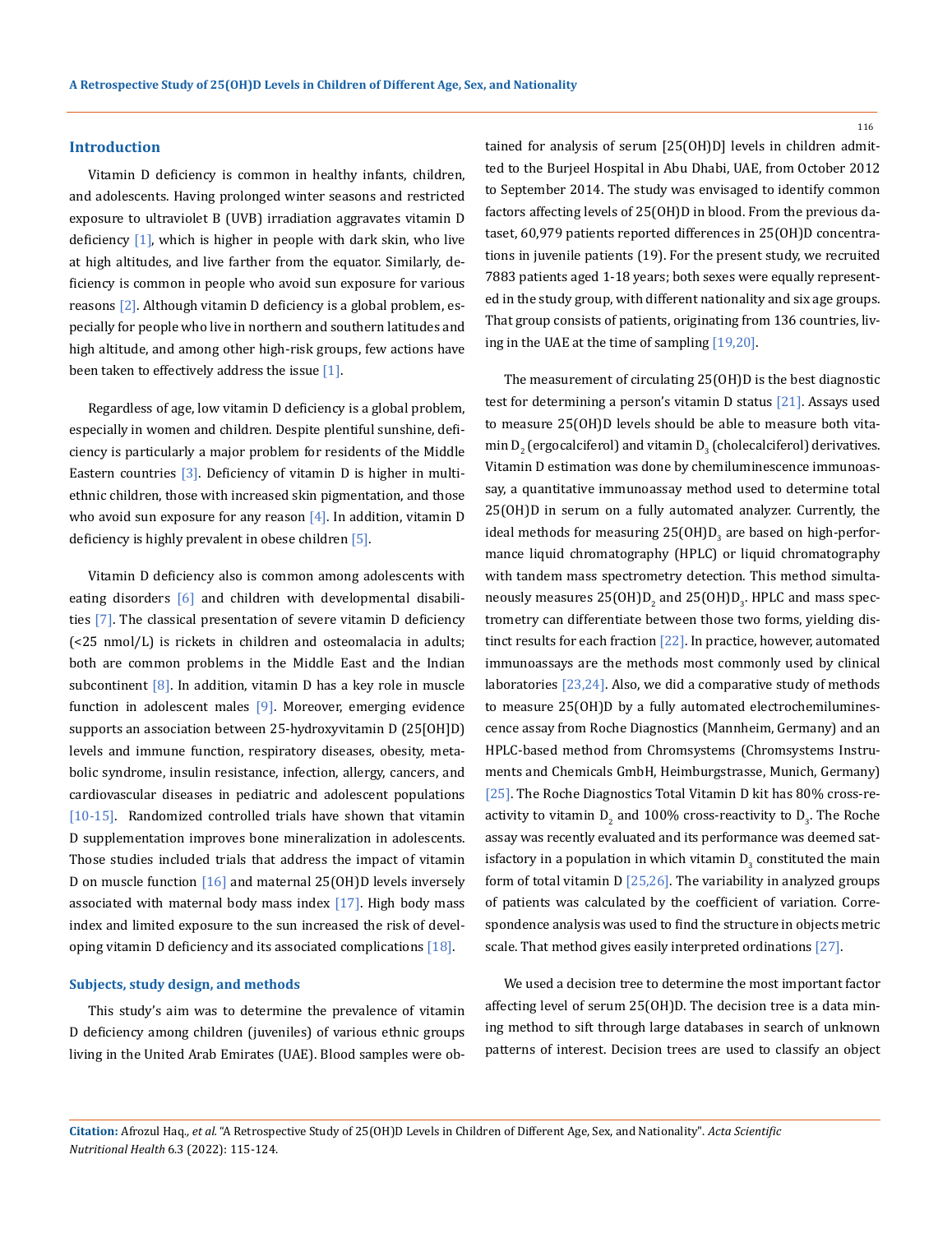117

or an instance into a predefined set of classes according to values such as age or sex  $[28]$ . For each group of patients, custom tables with adjusted residuals were calculated, from which sign schemes were created (as shown in Table 2). Those sign schemes show differences between measured frequencies among analyzed groups and expected frequencies.

dence analysis by using multiple variables to give more accurate and productive results. The same included a comparative analysis between age and sex, age and nationality, and finally sex and nationality combination groups.

## **Results**

## **Analysis of serum 25(OH)D for age and sex**

Age is the most important predictor of serum 25(OH)D. The second-most-important predictor for juveniles aged 1-12 years is sex and for teenagers aged 12-18 years is nationality. Nationality has no role in the level of vitamin D for babies of either sex aged 1-3 years. Because the study has depicted the important predictors by a decision tree, we decided to do a comparative and correspon-

**Data analysis** 

The highest median level of vitamin D was found in the group of baby boys younger than 3 years (88.63 nmol/L), followed by girls younger than 3 years (83.5 nmol/L). Table 1 illustrates that the median level decreases with age for males among all analyzed age groups. The median serum 25(OH)D for females also tends to decrease with age, but the median of serum remains almost similar for ages 13-18 years.

|                                         | <b>Mean</b> | 95% CI for Mean              |                              |               |      |              |      |      |            | Coeff.of         |
|-----------------------------------------|-------------|------------------------------|------------------------------|---------------|------|--------------|------|------|------------|------------------|
| <b>Age and sex</b>                      |             | <b>Lower</b><br><b>Bound</b> | <b>Upper</b><br><b>Bound</b> | <b>Median</b> |      | <b>SD</b>    |      | Min  | <b>Max</b> | <b>Variation</b> |
| $\leq$ 3 years old baby girl            | 86.3        | 84.0                         | 88.6                         |               | 83.5 |              | 30.8 | 7.5  | 175        | 35.7%            |
| 4-6 years old girl                      | 62.4        | 60.6                         | 64.1                         | 59.5          |      |              | 24.2 | 7.5  | 175        | 38.9%            |
| 7-9 years old girl                      | 46.6        | 45.2                         | 48.0                         | 43.9          |      |              | 18.6 | 9.7  | 123        | 39.9%            |
| 10-12 years old girl                    | 36.9        | 35.4                         | 38.5                         | 32.6          |      | 19.7         |      | 9.1  | 128        | 53.4%            |
| 13-15 years old girl                    | 31.6        | 29.9                         | 33.3                         | 24.6          |      | 23.2         |      | 7.5  | 172        | 73.6%            |
| 16-18 years old girl                    | 33.6        | 32.0                         | 35.2                         | 24.7          |      | 26.2         |      | 7.5  | 175        | 77.8%            |
| $\leq$ 3 years old baby boy             | 88.9        | 86.8                         | 90.9                         | 88.6          |      | 29.2         |      | 7.5  | 175        | 32.8%            |
| 4-6 years old boy                       | 65.1        | 63.4                         | 66.7                         | 61.2          |      | 24.7         |      | 7.5  | 174        | 38.0%            |
| 7-9 years old boy                       | 53.9        | 52.2                         | 55.6                         | 51.2          |      | 21.4         |      | 9.9  | 174        | 39.8%            |
| 10-12 years old boy                     | 46.3        | 44.6                         | 48.0                         | 43.1          |      | 19.8         |      | 10.0 | 172        | 42.9%            |
| 13-15 years old boy                     | 41.3        | 39.3                         | 43.2                         | 37.1          |      | 21.0         |      | 7.5  | 131        | 50.8%            |
| 16-18 years old boy                     | 40.2        | 38.2                         | 42.3                         | 34.9          |      | 22.9         |      | 7.5  | 165        | 56.9%            |
|                                         |             |                              |                              |               |      |              |      |      |            |                  |
| Age and nationality                     |             |                              |                              |               |      |              |      |      |            |                  |
| $\leq$ 3 years old UAE                  | 83.7        | 81.8                         | 85.5                         |               |      | 82.7         | 26.5 | 7.5  | 170        | 31.7%            |
| 4-6 years old UAE                       | 62.6        | 61.0                         | 64.2                         |               |      | 59.3         | 23.3 | 7.5  | 175        | 37.2%            |
| 7-9 years old UAE                       | 47.6        | 46.3                         | 49.0                         |               |      | 44.9         | 18.6 | 9.7  | 144        | 39.1%            |
| 10-12 years old UAE                     | 37.7        | 36.4                         | 38.9                         |               |      | 36.0         | 17.0 | 9.1  | 127        | 45.0%            |
| 13-15 years old UAE                     | 31.1        | 29.6                         | 32.5                         |               |      | 26.5<br>19.4 |      | 7.5  | 137        | 62.5%            |
| 16-18 years old UAE                     | 32.3        | 30.8                         | 33.9                         |               |      | 25.2         | 24.1 | 7.5  | 175        | 74.5%            |
| $\leq$ 3 years old other<br>nationality | 92.3        | 89.8                         | 94.7                         |               |      | 91.9<br>32.9 |      | 7.5  | 175        | 35.7%            |
| 4-6 years old other<br>nationality      | 65.1        | 63.2                         | 67.0                         |               |      | 61.1         | 25.8 | 7.5  | 174        | 39.6%            |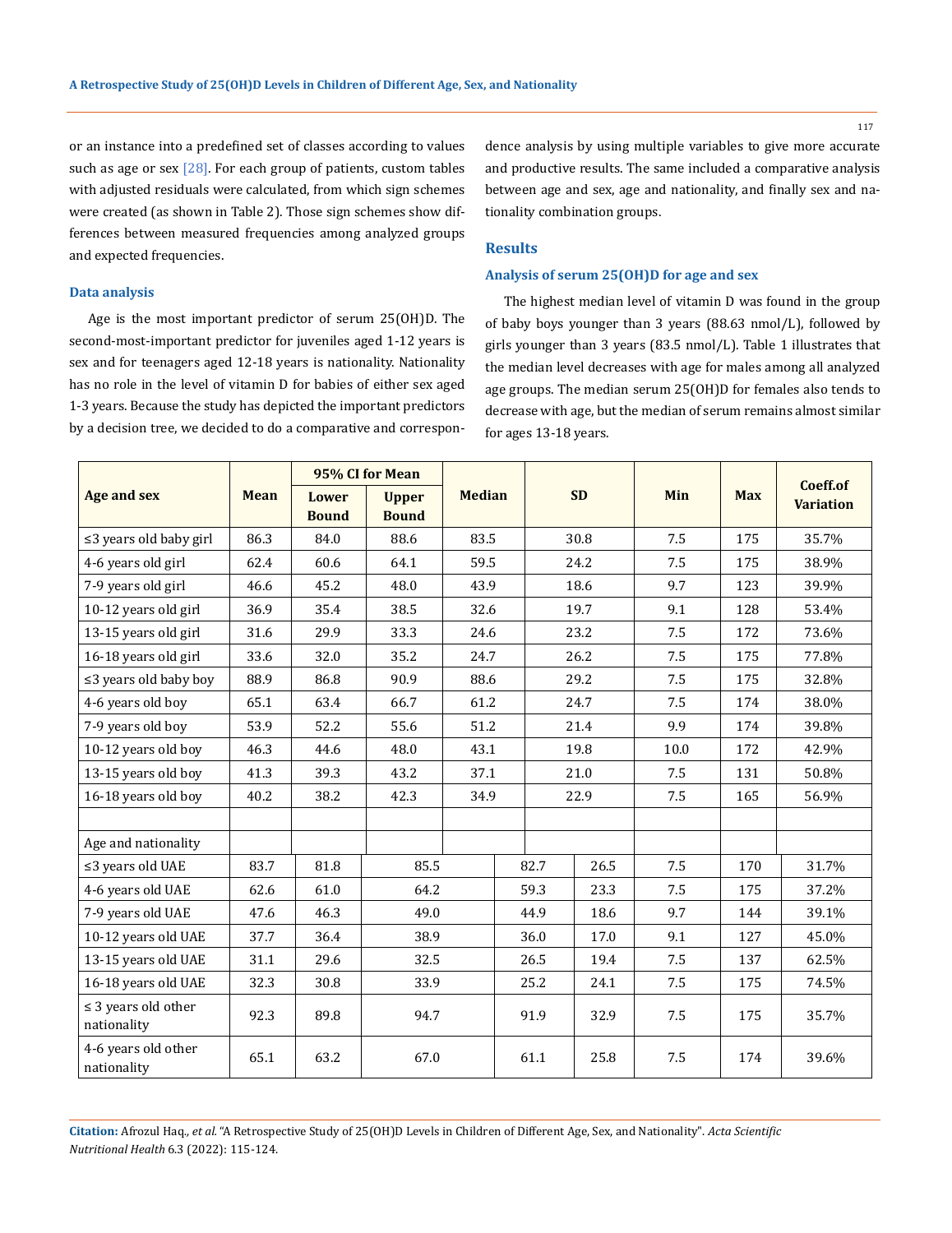|                                      |      |      |      |      |       |     |     |     | 118   |
|--------------------------------------|------|------|------|------|-------|-----|-----|-----|-------|
| 7-9 years old other<br>nationality   | 53.3 | 51.4 | 55.1 | 50.8 | 21.94 |     | 9.9 | 174 | 41.2% |
| 10-12 years old other<br>nationality | 46.4 | 44.3 | 48.5 | 41.4 | 23.4  |     | 9.7 | 172 | 50.4% |
| 13-15 years old other<br>nationality | 41.7 | 39.3 | 44.1 | 34.9 | 26.1  | 7.5 |     | 171 | 62.6% |
| 16-18 years old other<br>nationality | 41.5 | 39.3 | 43.7 | 35.5 | 26.3  | 7.5 |     | 165 | 63.3% |
| Nationality and sex                  |      |      |      |      |       |     |     |     |       |
| UAE female                           | 44.1 | 43.0 | 45.2 | 37.4 | 28.5  | 7.5 | 175 |     | 64.6% |
| UAE male                             | 56.0 | 54.8 | 57.3 | 50.8 | 28.4  | 7.5 | 172 |     | 50.7% |
| Other nationality<br>female          | 55.2 | 53.7 | 56.7 | 49.1 | 33.4  | 7.5 | 175 |     | 60.4% |
| Other nationality male               | 63.8 | 62.3 | 65.3 | 58.4 | 30.7  | 7.5 |     | 175 | 48.2% |

**Table 1:** Differences in 25(OH)D (nmol/L) concentration in juveniles.

95% CI, 95% confidence interval; SD, standard deviation.

When the coefficient of variation is considered, it can be seen that the highest variability exists in girls aged 13-15 years, at 73.6%, and 16-18 years, at 77.8%. Variability is considered high when it exceeds the 50% threshold. The coefficient of variation is positively associated with both sexes with age; that is, it increases with age, but especially for girls it is generally higher, which means girls have higher variability of vitamin D among patients than boys. The high variability between patients is especially prominent in girls aged 10-18 years (53.4%-77.8%) and for boys aged 13- 18 years (50.8%-56.9%) (Table 1).

Figure 1 illustrates that severe deficiency of vitamin D (<25 nmol/L) was most prevalent in the girls aged 13-15 years (51.0%) and then 16-18 years (50.8%). When sexes of the same age group of 13-18 years are compared, it can be seen that females have significantly higher vitamin D deficiency (51%) than males (21%-26%). Moderate vitamin D deficiency (25-49 nmol/L) is most frequent in girls aged 7-9 years (54.7%) and boys aged 10- 12 years (54.3%). Optimum 25(OH)D (75-200 nmol/L) is more frequent in both girls (63.1%) and boys (71.0%) aged 1-3 years (Figure 1).

The sign scheme shows that severe deficiency was found significantly more than expected in girls aged 10-18 years and boys aged



**Figure 1:** Level of Vitamin D in juveniles vis-à-vis age and sex combination groups.

16-18 years (Table 2). Significantly fewer patients than expected with optimum vitamin D were found in patients aged 7-18 years (at 99.9% statistical significance; see Table 2).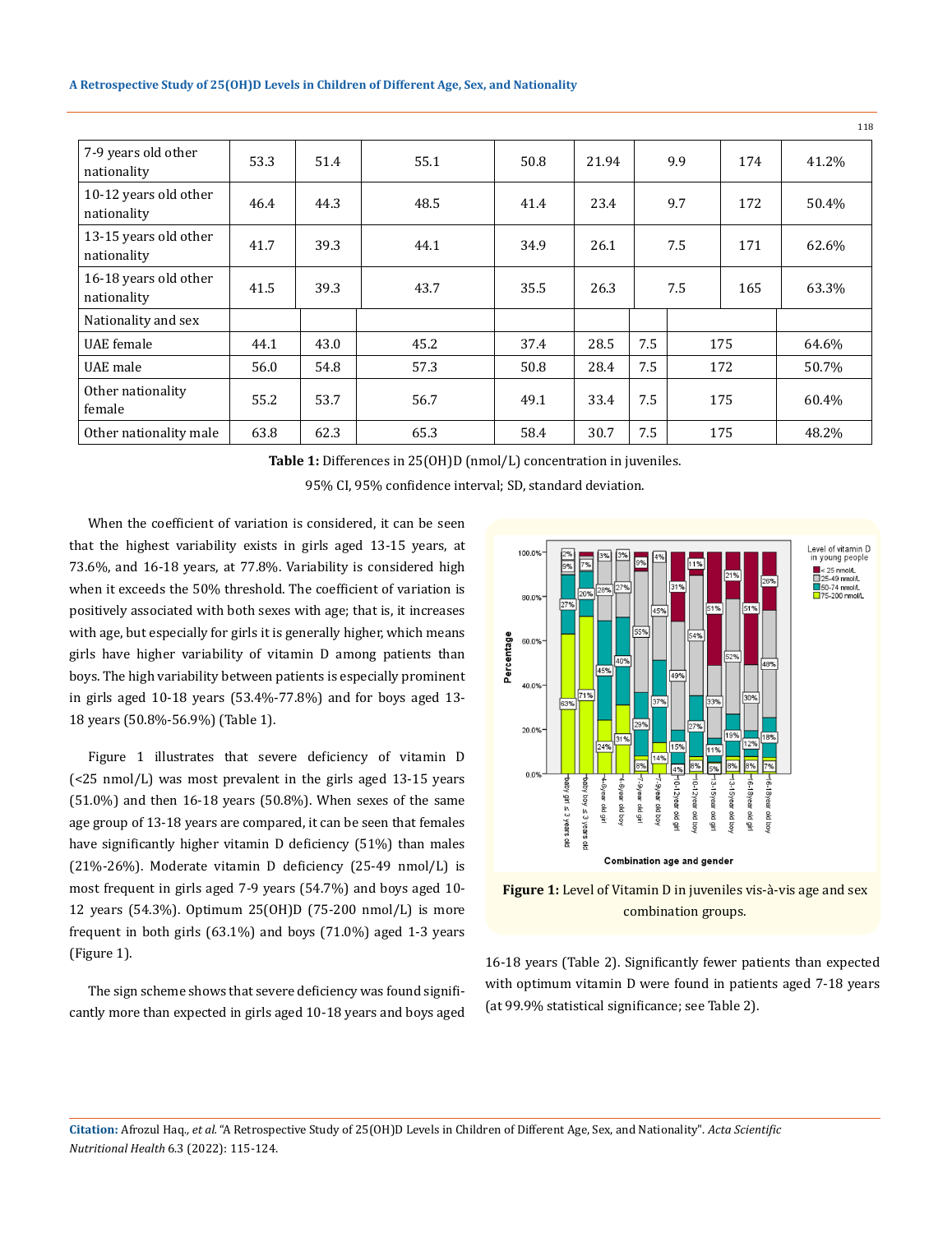|                     |                                        | <b>Severe Deficiency</b><br>$<$ 25 nmol/L | <b>Moderate</b><br><b>Deficiency</b><br>25-49 nmol/L | <b>Insufficiency</b><br>50-74 nmol/L | <b>Optimum</b><br>75-200<br>nmol/L |  |  |  |
|---------------------|----------------------------------------|-------------------------------------------|------------------------------------------------------|--------------------------------------|------------------------------------|--|--|--|
|                     | ≤3 years old baby girl                 | $---$                                     | $---$                                                | $\mathbf 0$                          | $++++$                             |  |  |  |
| Age and sex         | 4-6 years old girl                     | ---                                       | ---                                                  | $***$                                | $\mathbf 0$                        |  |  |  |
|                     | 7-9 years old girl                     | ---                                       | $^{+++}$                                             | $\ddot{}$                            | ---                                |  |  |  |
|                     | 10-12 years old girl                   | $^{+++}$                                  | $^{+++}$                                             | ---                                  | $---$                              |  |  |  |
|                     | 13-15 years old girl                   | $***$                                     | $\mathbf 0$                                          | $---$                                | $---$                              |  |  |  |
|                     | 16-18 years old girl                   | $***$                                     | $\mathbb{L}^{\mathbb{L}}$                            | ---                                  | $- - -$                            |  |  |  |
|                     | ≤3 years old baby boy                  | $\overline{a}$                            | $---$                                                | $-$                                  | $^{+++}$                           |  |  |  |
|                     | 4-6 years old boy                      | ---                                       | $\overline{a}$                                       |                                      | $^{+++}$                           |  |  |  |
|                     | 7-9 years old boy                      | ---                                       | $^{+++}$                                             | $^{+++}$                             | ---                                |  |  |  |
|                     | 10-12 years old boy                    | ---                                       | $^{+++}$                                             |                                      | ---                                |  |  |  |
|                     | 13-15 years old boy                    | 0                                         | $^{+++}$                                             | $\overline{\phantom{a}}$             | ---                                |  |  |  |
| Age and nationality | 16-18 years old boy                    | $^{+++}$                                  | $^{+++}$                                             | ---                                  | $---$                              |  |  |  |
|                     | $\leq$ 3 years old UAE                 | ---                                       | $---$                                                | 0                                    | $^{+++}$                           |  |  |  |
|                     | 4-6 years old UAE                      | ---                                       | $\cdots$                                             | $***$                                | 0                                  |  |  |  |
|                     | 7-9 years old UAE                      | $---$                                     | $^{+++}$                                             | $^{+++}$                             | $ -$                               |  |  |  |
|                     | 10-12 years old UAE                    | $^{+++}$                                  | $^{+++}$                                             | ---                                  | $---$                              |  |  |  |
|                     | 13-15 years old UAE                    | $^{+++}$                                  | $^{+++}$                                             | ---                                  | $---$                              |  |  |  |
|                     | 16-18 years old UAE                    | $^{+++}$                                  | $\mathbf{O}$                                         | ---                                  | $---$                              |  |  |  |
|                     | ≤3 years old Other nationality         | ---                                       | $---$                                                | ---                                  | $^{+++}$                           |  |  |  |
|                     | 4-6 years old Other nationality        | ---                                       | ---                                                  | $^{+++}$                             | $^{+++}$                           |  |  |  |
|                     | 7-9 years old Other nationality        | ---                                       | $^{+++}$                                             | $***$                                | ---                                |  |  |  |
|                     | 10-12 years old Other national-<br>ity | $\mathbf 0$                               | $^{+++}$                                             | 0                                    | ---                                |  |  |  |
| Nationality and sex | 13-15 years old Other national-<br>ity | $***$                                     | $\begin{array}{c} + \end{array}$                     | $\blacksquare$                       | ---                                |  |  |  |
|                     | 16-18 years old Other national-<br>ity | $^{+++}$                                  | $\ddot{}$                                            | $---$                                | ---                                |  |  |  |
|                     | <b>UAE</b> female                      | $***$                                     | $\mathbf 0$                                          | ---                                  | $---$                              |  |  |  |
|                     | UAE male                               | $\overline{a}$                            | $^{+++}$                                             | $\ddot{}$                            | $\ddot{}$                          |  |  |  |
|                     | Other nationality female               | $\mathbf 0$                               |                                                      | $\mathbf 0$                          | $+$                                |  |  |  |
|                     | Other nationality male                 | ---                                       | $\mathbf 0$                                          | $^{+++}$                             | $^{+++}$                           |  |  |  |

**Table 2:** Vitamin D sign scheme vis-à-vis age, nationality, and sex combination groups.

o, no difference between measured frequency and expected frequency; +, measured frequency higher than expected frequency of measurement; **-**, measured frequency lower than expected frequency of measurement. One sign indicates 95% significance level, two signs indicates 99%, and three signs indicates 99.9%.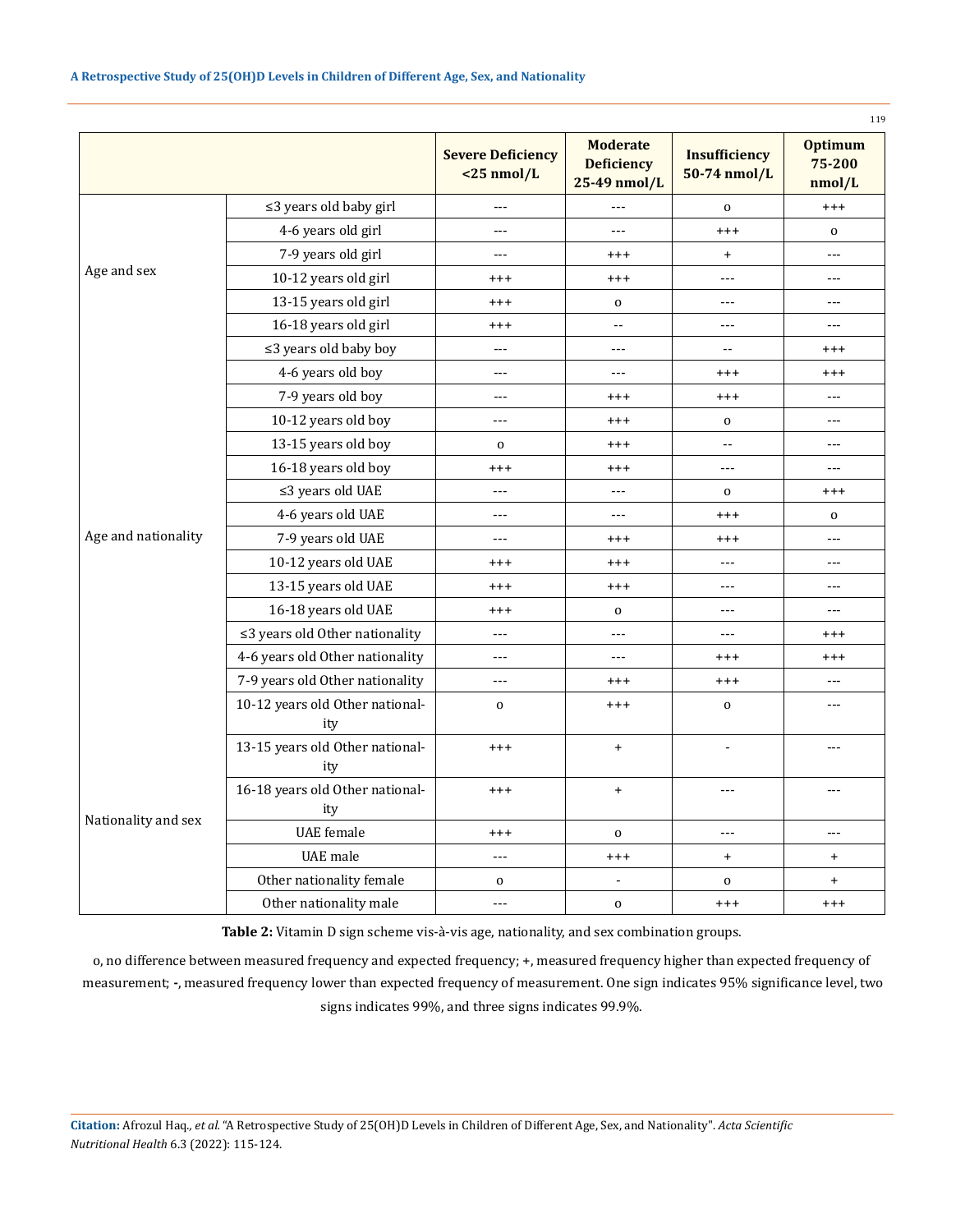#### **Analysis of serum 25(OH)D for age and nationality**

In a comparison study of babies younger than 3 years of other nationalities vis-á-vis UAE nationals, the highest median of vitamin D was found in babies of other nationalities at 91.87 nmol/L versus 82.72 nmol/L in UAE national babies. Table 1 shows that the median of serum 25(OH)D mostly decreases with age for UAE nationals, but the median of serum level for juveniles of other nationalities remains almost similar for ages 13-18. The coefficient of variation for UAE nationals is generally higher for juveniles aged 7-18 years; therefore, the variability of vitamin D is higher among UAE juveniles.

For both UAE nationals and other nationalities, variability increases with age. A higher coefficient of variation is found in juveniles aged 13-18 years: 62.5%-74.5% for UAE nationals and 62.6%- 63.3% for other nationalities. The variability of serum 25(OH)D in both compared groups is almost the same for a group of patients aged 13-15 years; but for the age group of 16-18 years, it is visibly higher among UAE nationals (see Table 1). Severe deficiency of vitamin D is most frequent in UAE nationals aged 13-15 years (45.6%) and 16-18 years (49.5%).

Moderate deficiency of vitamin D in UAE nationals was found most often for 7-9 years (55.2%) and 10-12 years (53.8%). Optimum vitamin D is most frequent in babies aged 1-3 years old of other nationality (70.8%) and UAE nationals aged 1-3 years (64.1%). Severe deficiency is most seen in UAE nationals, whereas optimum is seen in both groups of nationalities in babies aged 1-3 years.

The sign scheme (Table 2) shows that significantly more patients than expected with severe deficiency are UAE nationals aged 10-18 years and other nationalities aged 13-18 years. However, significantly fewer patients than expected with optimum vitamin D are in juveniles aged 7-18 years of both nationalities (at 99.9% significance; see Table 2).

#### **Analysis of serum 25(OH)D for nationality and sex**

According to Table 1, the highest median of vitamin D is found in males of other nationalities (58.4 nmol/L) and males of UAE (50.8 nmol/L). Generally, males have a higher median in both groups of nationalities. Females of other nationality (49.1 nmol/L) have a higher median of vitamin D than females of UAE nationals (37.4 nmol/L). High coefficient of variation was found in females for both groups of nationalities, but in UAE variability is higher among females (64.6%) than females of other nationalities (60.4%). Generally, as a result of the higher coefficient of variation in the group of UAE nationals, UAE nationals have higher variability between juveniles of both sexes than other nationalities. Further, because a higher coefficient of variation is present for females, we can say that they have higher variability of vitamin D than males.

The sign scheme (see Table 2) shows significantly more than expected juveniles with severe deficiency in UAE females and significantly more than expected juveniles with moderate deficiency in UAE males.

#### **Discussion and Conclusion**

Most boys and girls aged 1-3 years had optimum serum 25(OH) D. By contrast, severe deficiency is the most common problem among the teenage girls aged 13-18 years. Females of that age group had lower 25(OH)D levels because of using abaya or burqa and their limited physical activity and sun exposure—that is, not spending time under the sun as boys do. Also, the lower rate of 25(OH)D-deficient children in our study group might be a result of their sampled age group and increased demand for vitamin D as a result of their accelerated growth. Therefore, it could be recommended for young girls to practice more outside activities. Previous results indicate that the most important predictor of vitamin D level, age, is correlated with 25(OH)D level (Spearman correlation coefficient  $r = 0.62$ ). In a study on children's vitamin D status reported from Korea, the mean serum level of 25(OH)D in 2880 children and adolescents was  $17.4 \pm 9.0$  ng/mL  $[29]$ . Another study reported prevalence of vitamin D deficiency in 1212 children, aged 4-15 years, of 58.6% [30]. Our results cannot be compared with those reports because we have divided our study subjects into six subgroups. However, similar results were reported by a Turkish study with children aged 11-18 years: Karagüzel and colleagues [31] used the cutoff value 20 ng/mL for deficiency and found the prevalence of vitamin D deficiency to be 93% during spring and 71% during autumn seasons, with an overall prevalence of 82%.

The moderate deficiency level is common in the age groups 4-6 for both sexes and for boys aged 7-9 years (Figure 1). For age and nationality variables, optimum serum 25(OH)D levels have been detected in those aged 1-3 years in all nationality groups. Babies aged 1-3 years get vitamin D either from supplemental vitamin D

```
Citation: Afrozul Haq., et al. "A Retrospective Study of 25(OH)D Levels in Children of Different Age, Sex, and Nationality". Acta Scientific
Nutritional Health 6.3 (2022): 115-124.
```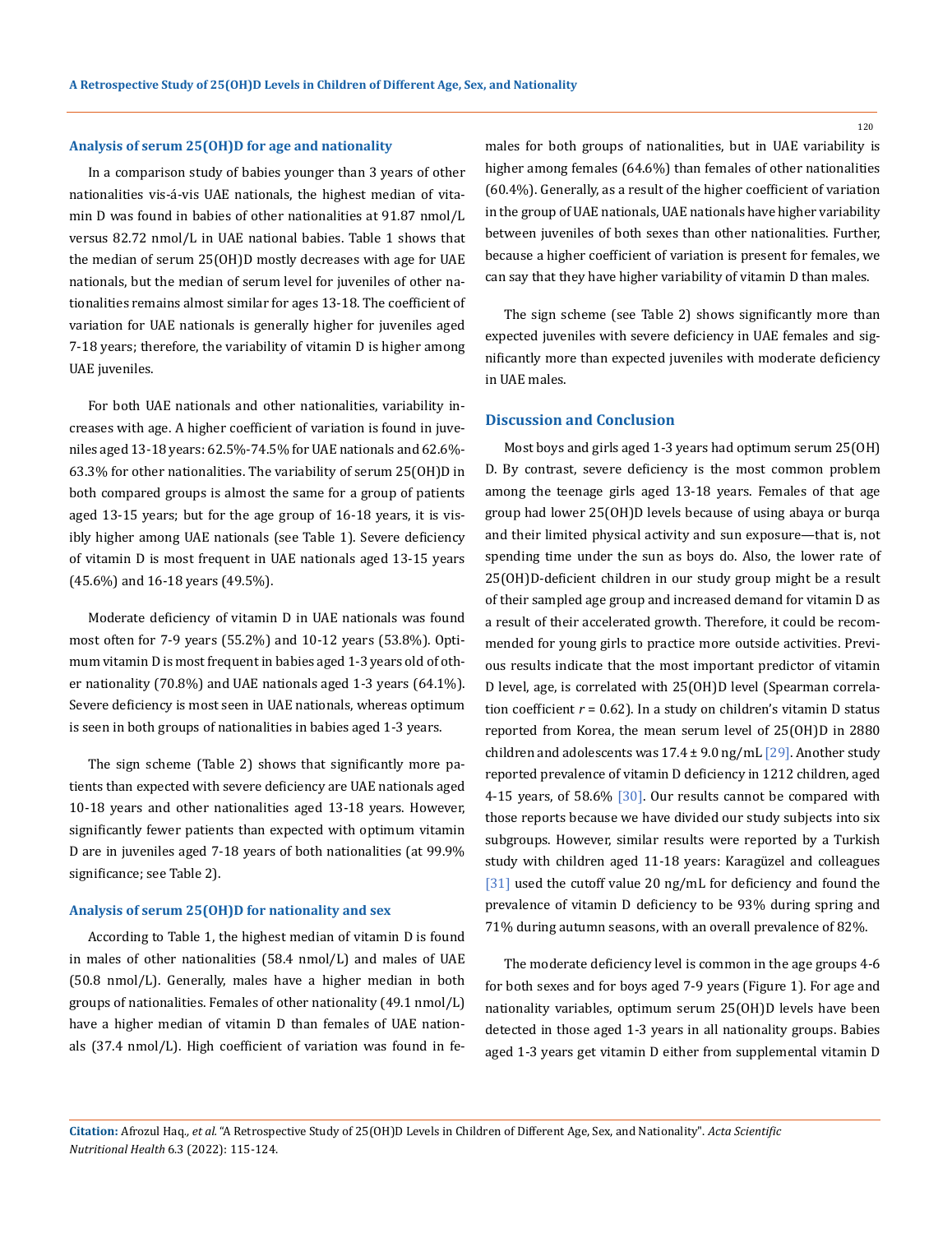drops, available and popular in the UAE, or through breast-feeding. By contrast, severe deficiency of vitamin D is predominant in UAE teenagers, aged 13-18 years (Figure 3). Teenage girls in the Gulf countries start covering the body, leading to inadequate sun exposure. UVB rays from the sun are fragile and cannot penetrate clothes over the body, so no interaction occurs between UVB rays and 7-dehydrocholesterol (precursor of cholesterol) present in the skin. Therefore, no vitamin D production occurs. Because the weather in the UAE is sunny almost all days of the year, increased sun exposure happens during winter (low season) because temperatures are lower. People avoid sun in the summer (high season) because of excessive heat but increase their outdoor activities significantly in winter.

Our study showed the results of 7883 juveniles divided into six subgroups, offering insight to 25(OH)D levels in a narrow band of age. Most earlier studies, however, have been done either on teenagers or just one or two age ranges. In addition, the present data represent juveniles from 136 countries. Our study has clearly shown that children aged 1-3 years have optimum levels of 25(OH) D. The study does have some limitations. However, it is interesting to consider the seasonal variation of 25(OH)D levels in our studied groups, which is an important aspect. We are further analyzing the data in that respect and will submit a report for publication separately. Reports exist regarding the seasonal effect on variations in serum 25(OH)D levels according to differences in latitude. In the northern hemisphere, serum 25(OH)D levels are reported to gradually decrease from summer to winter [32-35]. According to Foo and colleagues  $[29]$ , serum 25(OH)D levels of adolescent girls in Beijing, China (latitude 40°N), were 14.4 ng/mL when participating in sports and 12 ng/mL when not participating in sports. UAE is located at a latitude of 24°N and suffers as one of the most vitamin D-deficient countries in the world.

However, from the analysis for the combination of nationality and sex as well (see Figure 4), it can be seen that the problem of deficiency occurs mostly among UAE national juveniles of either sex, but UAE national females are very close to severe deficiency. By contrast, it can be seen that optimum level of vitamin D is more frequent in males of other nationalities, according to the correspondence analysis and two-dimensional biplot diagram (Figure 2).



**Figure 2:** Two-dimensional biplot diagram—symmetrical correspondence analysis for level of vitamin D in juveniles vis-à-vis different age and sex combination groups.



**Figure 3:** Two-dimensional biplot diagram—symmetrical correspondence analysis for level of vitamin D in juveniles vis-à-vis age and nationality combination groups.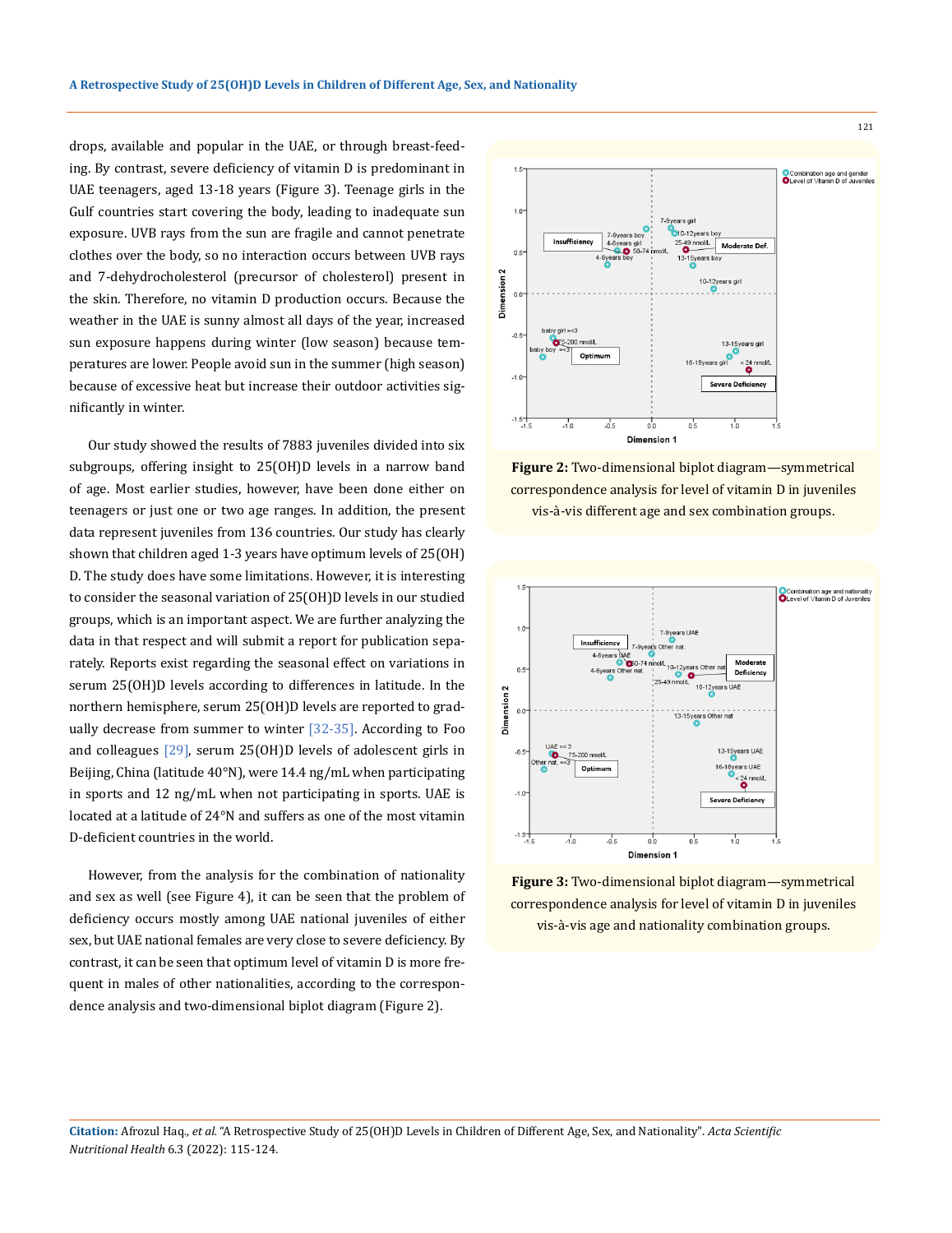



Vitamin D status is a major determinant of bone health in infants, children, and adolescents, and supplementation should be considered. In 2011, the U.S. Institute of Medicine proposed a recommended dietary allowance of 400 and 600 IU/day of vitamin D for healthy infants younger than 1 year and for children aged 1-18 years, respectively  $[36]$ . Vitamin D deficiency is a preventable public health problem among children of different ages. Public awareness must be increased through health care professionals and by supplying vitamin D supplements that will certainly yield generations with healthy bone structure and growth. Sensible exposure to sunlight and considering time of the day, season, body weight, age, and skin complexion is highly recommended. Adolescents, owing to their habits (indoor activities, computer, mobile phone, social media, TV), are at increased risk of vitamin D deficiency.

### **Funding Statement**

The work was funded by an IGA research grant (project no. 20151035). We gratefully acknowledge support from the Faculty of Economic and Management, Czech University of Life Sciences Conflict of interest.

## **Conflict of Interest**

The authors have declared no conflicts of interest.

## **Acknowledgments**

The work was funded by an IGA research grant (project no. 20151035). We gratefully acknowledge support from the Faculty of Economic and Management, Czech University of Life Sciences.

## **Bibliography**

- 1. [E K McCarthy and M Kiely. "Vitamin D and muscle strength](https://pubmed.ncbi.nlm.nih.gov/25280068/)  [throughout the life course: a review of epidemiological and](https://pubmed.ncbi.nlm.nih.gov/25280068/)  intervention studies". *[Journal of Human Nutrition and Dietetics](https://pubmed.ncbi.nlm.nih.gov/25280068/)*  [28.6 \(2015\): 636-645.](https://pubmed.ncbi.nlm.nih.gov/25280068/)
- 2. C Braegger., *et al*[. "Vitamin D in the healthy European paediat](https://pubmed.ncbi.nlm.nih.gov/23708639/)ric population". *[Journal of Pediatric Gastroenterology and Nu](https://pubmed.ncbi.nlm.nih.gov/23708639/)trition* [56.6 \(2013\): 692-701.](https://pubmed.ncbi.nlm.nih.gov/23708639/)
- 3. [C Palacios and L Gonzalez. "Is vitamin D deficiency a major](https://pubmed.ncbi.nlm.nih.gov/24239505/)  global public health problem?" *[Journal of Steroid Biochemistry](https://pubmed.ncbi.nlm.nih.gov/24239505/)  [and Molecular Biology](https://pubmed.ncbi.nlm.nih.gov/24239505/)* 144 (2014): 138-145.
- 4. DH Kwon., *et al*[. "High prevalence of vitamin D deficiency in](https://www.ncbi.nlm.nih.gov/pmc/articles/PMC4926840/)  [2-17year olds presenting with acute fractures in southern](https://www.ncbi.nlm.nih.gov/pmc/articles/PMC4926840/)  Australia". *Bone Reports* [5 \(2016\): 153-157.](https://www.ncbi.nlm.nih.gov/pmc/articles/PMC4926840/)
- 5. N Radhakishun., *et al*[. "High prevalence of vitamin D insuffi](https://pubmed.ncbi.nlm.nih.gov/25015716/)[ciency/deficiency in Dutch multi-ethnic obese children".](https://pubmed.ncbi.nlm.nih.gov/25015716/) *European [Journal of Pediatrics](https://pubmed.ncbi.nlm.nih.gov/25015716/)* 174.2 (2015): 183-190.
- 6. D Modan-Moses., *et al*[. "High prevalence of vitamin D deficien](https://www.researchgate.net/publication/264864426_High_prevalence_of_vitamin_D_deficiency_and_insufficiency_in_adolescent_inpatients_diagnosed_with_eating_disorders)[cy and insufficiency in adolescent inpatients diagnosed with](https://www.researchgate.net/publication/264864426_High_prevalence_of_vitamin_D_deficiency_and_insufficiency_in_adolescent_inpatients_diagnosed_with_eating_disorders)  eating disorders". *[International Journal of Eating Disorders](https://www.researchgate.net/publication/264864426_High_prevalence_of_vitamin_D_deficiency_and_insufficiency_in_adolescent_inpatients_diagnosed_with_eating_disorders)* [48.6 \(2015\): 607-614.](https://www.researchgate.net/publication/264864426_High_prevalence_of_vitamin_D_deficiency_and_insufficiency_in_adolescent_inpatients_diagnosed_with_eating_disorders)
- 7. [JS Wimalawansa. "Vitamin D in the new millennium".](https://pubmed.ncbi.nlm.nih.gov/22249582/) *Current [Osteoporosis Reports](https://pubmed.ncbi.nlm.nih.gov/22249582/)* 10.10 (2012): 4-15.
- 8. [RI Reid. "What diseases are causally linked to vitamin D de](http://dx.doi.org/10.1136/archdischild-2014-307961)ficiency?". *[Archives of Disease in Childhood](http://dx.doi.org/10.1136/archdischild-2014-307961)* 2014 (2015): [307961.](http://dx.doi.org/10.1136/archdischild-2014-307961)
- 9. EL Carson., *et al*[. "Vitamin D, Muscle Function, and Cardio](https://pubmed.ncbi.nlm.nih.gov/26485221/)[respiratory Fitness in Adolescents From the Young Hearts](https://pubmed.ncbi.nlm.nih.gov/26485221/)  Study". *[The Journal of Clinical Endocrinology and Metabolism](https://pubmed.ncbi.nlm.nih.gov/26485221/)*  [100 \(2015\) 4621-4628.](https://pubmed.ncbi.nlm.nih.gov/26485221/)
- 10. YH., *et al*[. "Vitamin D status and childhood health".](https://pubmed.ncbi.nlm.nih.gov/24244209/) *Korean [Journal of Pediatrics](https://pubmed.ncbi.nlm.nih.gov/24244209/)* 56.10 (2013): 417-423.
- 11. M Mäkinen., *et al*[. "Serum 25 Hydroxyvitamin D Concentra](https://academic.oup.com/jcem/article/101/2/723/2811156)[tions in Children Progressing to Autoimmunity and Clinical](https://academic.oup.com/jcem/article/101/2/723/2811156)  Type 1 Diabetes". *[The Journal of Clinical Endocrinology and](https://academic.oup.com/jcem/article/101/2/723/2811156)  Metabolism* [101.2 \(2016\): 723-729.](https://academic.oup.com/jcem/article/101/2/723/2811156)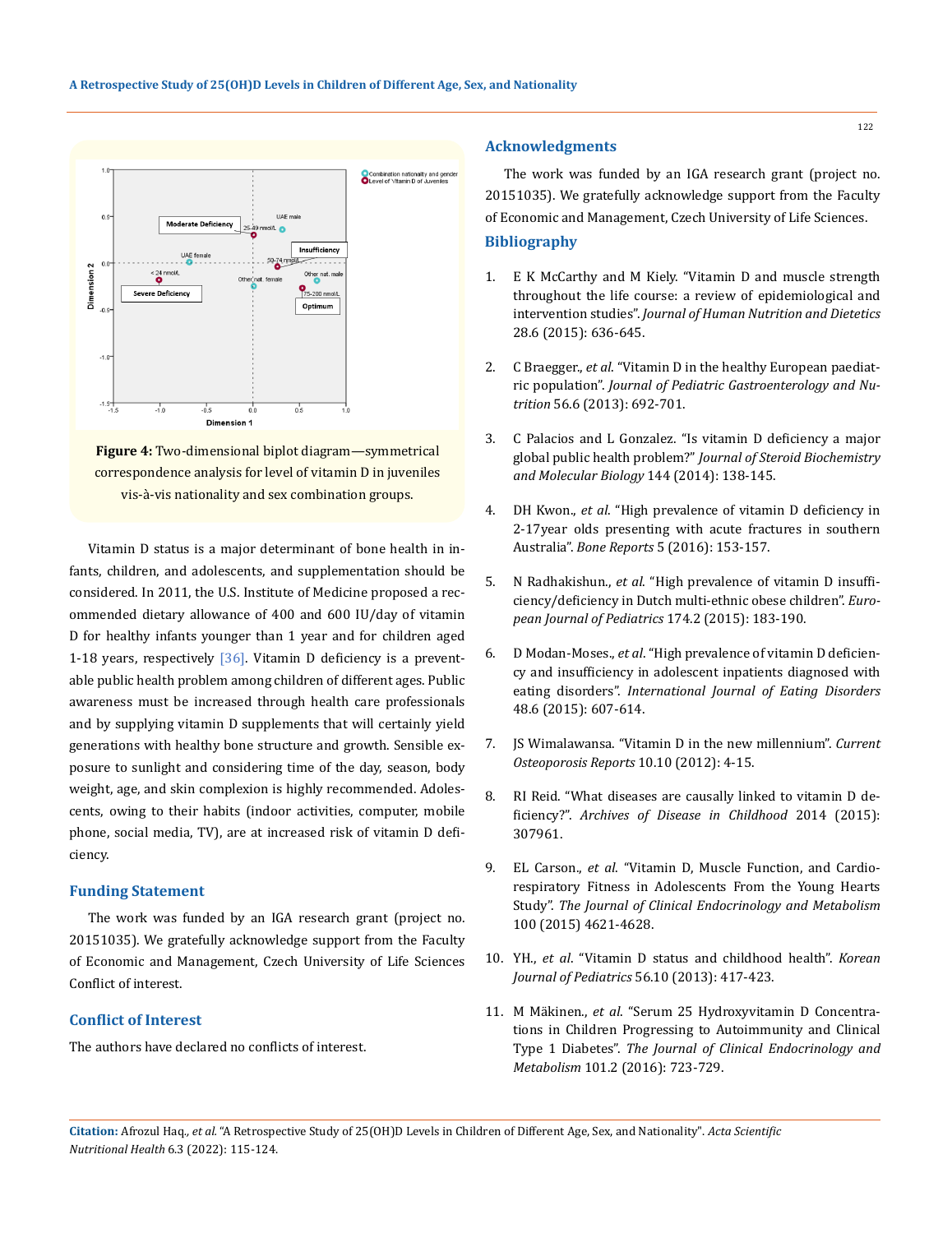- 12. B Dawson-Hughes., *et al*. "Intratrial Exposure to Vitamin D and New-Onset Diabetes Among Adults With Prediabetes: A Secondary Analysis From the Vitamin D and Type 2 Diabetes (D2d) Study". *Diabetes Care* 43.12 (2020): 2916-2922.
- 13. A R Martineau., *et al*[. "Vitamin D supplementation to prevent](https://pubmed.ncbi.nlm.nih.gov/30675873/)  [acute respiratory infections: individual participant data meta](https://pubmed.ncbi.nlm.nih.gov/30675873/)analysis". *[Health Technology Assess](https://pubmed.ncbi.nlm.nih.gov/30675873/)* 23.2 (2019): 1-44.
- 14. A Lis-Święty., *et al*[. "Facts and speculations on vitamin d in pre](https://www.researchgate.net/publication/339066947_Facts_and_speculations_on_vitamin_d_in_prevention_and_treatment_of_atopic_dermatitis)[vention and treatment of atopic dermatitis".](https://www.researchgate.net/publication/339066947_Facts_and_speculations_on_vitamin_d_in_prevention_and_treatment_of_atopic_dermatitis) *Wiadomości Lek[arskie \(Warsaw, Poland: 1960\)](https://www.researchgate.net/publication/339066947_Facts_and_speculations_on_vitamin_d_in_prevention_and_treatment_of_atopic_dermatitis)* 72.8 (2019): 1527-1531.
- 15. SR Hattangdi-Haridas., *et al*[. "Vitamin D Deficiency and Effects](https://www.mdpi.com/2072-6643/11/8/1854)  [of Vitamin D Supplementation on Disease Severity in Patients](https://www.mdpi.com/2072-6643/11/8/1854)  [with Atopic Dermatitis: A Systematic Review and Meta-Analy](https://www.mdpi.com/2072-6643/11/8/1854)[sis in Adults and Children".](https://www.mdpi.com/2072-6643/11/8/1854) *Nutrients* 11.8 (2019): 1854.
- 16. [RD Lewis and EM Laing. "Conflicting reports on vitamin D](https://pubmed.ncbi.nlm.nih.gov/25818882/)  [supplementation: evidence from randomized controlled tri](https://pubmed.ncbi.nlm.nih.gov/25818882/)als". *[Molecular and Cellular Endocrinology](https://pubmed.ncbi.nlm.nih.gov/25818882/)* 410 (2015): 11-18.
- 17. JL Josefson., *et al*[. "Maternal BMI Associations with Maternal](https://pubmed.ncbi.nlm.nih.gov/26942930/)  [and Cord Blood Vitamin D Levels in a North American Subset](https://pubmed.ncbi.nlm.nih.gov/26942930/)  [of Hyperglycemia and Adverse Pregnancy Outcome \(HAPO\)](https://pubmed.ncbi.nlm.nih.gov/26942930/)  Study Participants". *PLoS ONE* [11.3 \(2016\): 0150221.](https://pubmed.ncbi.nlm.nih.gov/26942930/)
- 18. N Dressler., *et al*[. "BMI and season are associated with vitamin](https://pubmed.ncbi.nlm.nih.gov/26573012/)  [D deficiency in women with impaired fertility: a two-centre](https://pubmed.ncbi.nlm.nih.gov/26573012/)  analysis". *[Archives of Gynecology and Obstetrics](https://pubmed.ncbi.nlm.nih.gov/26573012/)* 293.4 (2016): [907-914.](https://pubmed.ncbi.nlm.nih.gov/26573012/)
- 19. A Haq., *et al*[. "Vitamin D deficiency: A single centre analysis of](https://pubmed.ncbi.nlm.nih.gov/26877203/)  patients from 136 countries". *[Journal of Steroid Biochemistry](https://pubmed.ncbi.nlm.nih.gov/26877203/)  [and Molecular Biology](https://pubmed.ncbi.nlm.nih.gov/26877203/)* 164 (2016): 209-213.
- 20. A Haq., *et al*[. "Vitamin D status among the juvenile population:](https://pubmed.ncbi.nlm.nih.gov/28108200/)  A retrospective study". *[Journal of Steroid Biochemistry and Mo](https://pubmed.ncbi.nlm.nih.gov/28108200/)lecular Biology* [175 \(2018\): 49-54.](https://pubmed.ncbi.nlm.nih.gov/28108200/)
- 21. S Abbas., *et al*[. "Dietary vitamin D and calcium intake and](https://pubmed.ncbi.nlm.nih.gov/17927502/)  [premenopausal breast cancer risk in a German case-control](https://pubmed.ncbi.nlm.nih.gov/17927502/)  study". *[Nutrition Cancer](https://pubmed.ncbi.nlm.nih.gov/17927502/)* 59.1 (2007): 54-61.
- 22. Z Cai., *et al*[. "Determination of serum 25-hydroxyvitamin D](https://doi.org/10.1186/s12986-020-0427-7)  [status among population in southern China by a high accuracy](https://doi.org/10.1186/s12986-020-0427-7)  [LC-MS/MS method traced to reference measurement proce](https://doi.org/10.1186/s12986-020-0427-7)dure". N*[utrition and Metabolism](https://doi.org/10.1186/s12986-020-0427-7)* 17 (2020): 8.
- 23. [W L Arneson and D L Arneson. "Current methods for routine](https://academic.oup.com/labmed/article/44/1/e38/2657904)  [clinical laboratory testing of vitamin D levels".](https://academic.oup.com/labmed/article/44/1/e38/2657904) *Lab Medicine Winter* [44 \(2013\): e38-e42.](https://academic.oup.com/labmed/article/44/1/e38/2657904)
- 24. L Abdel-Wareth., *et al*[. "Total vitamin D assay comparison of](https://www.ncbi.nlm.nih.gov/pmc/articles/PMC3705330/)  [the Roche diagnostics vitamin D total electrochemilumines](https://www.ncbi.nlm.nih.gov/pmc/articles/PMC3705330/)[cence protein binding assay withthe chromsystems HPLC](https://www.ncbi.nlm.nih.gov/pmc/articles/PMC3705330/)  [method in a population with both D2 and D3 forms of vitamin](https://www.ncbi.nlm.nih.gov/pmc/articles/PMC3705330/)  D". *Nutrients* [5 \(2013\): 971-980.](https://www.ncbi.nlm.nih.gov/pmc/articles/PMC3705330/)
- 25. A Heijboer., *et al*[. "Accuracy of 6 Routine 25-Hydroxyvitamin D](https://pubmed.ncbi.nlm.nih.gov/22247500/)  [assays: Influence of vitamin D binding protein concentration".](https://pubmed.ncbi.nlm.nih.gov/22247500/)  *[Clinical Chemistry](https://pubmed.ncbi.nlm.nih.gov/22247500/)* 58 (2012): 543-548.
- 26. F J Brayan. "Manly Multivariate Statistical Methods: A primer, Third edition". CRC Press (2004).
- 27. ML Rokach Oded. "Data mining with decision trees: theory and applications". World Scientific. World Scientific Publishing, Hardcover (2014).
- 28. DY Lee., *et al*[. "Relationship between serum 25-hydroxyvi](https://pubmed.ncbi.nlm.nih.gov/25883927/)[tamin D concentration and risks of metabolic syndrome in](https://pubmed.ncbi.nlm.nih.gov/25883927/)  [children and adolescents from Korean National Health and](https://pubmed.ncbi.nlm.nih.gov/25883927/)  [Nutrition Examination survey 2008-2010".](https://pubmed.ncbi.nlm.nih.gov/25883927/) *Annals of Pediatric [Endocrinology and Metabolism](https://pubmed.ncbi.nlm.nih.gov/25883927/)* 20 (2015): 46-52.
- 29. IH Chung., *et al*[. "Vitamin D deficiency in Korean children:](https://www.ncbi.nlm.nih.gov/pmc/articles/PMC4114049/)  [prevalence, risk factors, and the relationship with parathyroid](https://www.ncbi.nlm.nih.gov/pmc/articles/PMC4114049/)  hormone levels". *[Annals of Pediatric Endocrinology and Metab](https://www.ncbi.nlm.nih.gov/pmc/articles/PMC4114049/)olism* [19 \(2014\): 86-90.](https://www.ncbi.nlm.nih.gov/pmc/articles/PMC4114049/)
- 30. G Karagüzel., *et al*[. "Seasonal Vitamin D Status of Healthy](https://pubmed.ncbi.nlm.nih.gov/24787093/)  [Schoolchildren and Predictors of Low Vitamin D Status".](https://pubmed.ncbi.nlm.nih.gov/24787093/) *Jour[nal of Pediatric Gastroenterology and Nutrition](https://pubmed.ncbi.nlm.nih.gov/24787093/)* 58 (2014): [654-660.](https://pubmed.ncbi.nlm.nih.gov/24787093/)
- 31. I Öhlund., *et al*[. "Serum 25-hydroxyvitamin D levels in pre](https://pubmed.ncbi.nlm.nih.gov/23274340/)[school-age children in northern Sweden are inadequate after](https://pubmed.ncbi.nlm.nih.gov/23274340/)  [summer and diminish further during winter".](https://pubmed.ncbi.nlm.nih.gov/23274340/) *Journal of Pedi[atric Gastroenterology and Nutrition](https://pubmed.ncbi.nlm.nih.gov/23274340/)* 56 (2013): 551-555.
- 32. CM Gordon., *et al*[. "Prevalence of vitamin D deficiency among](https://pubmed.ncbi.nlm.nih.gov/15184215/)  healthy adolescents". *[Archives of Pediatrics and Adolescent](https://pubmed.ncbi.nlm.nih.gov/15184215/)  Medicine* [58 \(2004\): 531-537.](https://pubmed.ncbi.nlm.nih.gov/15184215/)
- 33. J Guillemant., *et al*[. "Vitamin D status during puberty in French](https://pubmed.ncbi.nlm.nih.gov/10525714/)  healthy male adolescents". *[Osteoporosis International](https://pubmed.ncbi.nlm.nih.gov/10525714/)* 10 [\(1999\): 222-225.](https://pubmed.ncbi.nlm.nih.gov/10525714/)
- 34. FL Weng., *et al*[. "Risk factors for low serum 25-hydroxyvita](https://pubmed.ncbi.nlm.nih.gov/17616775/)[min D concentrations in otherwise healthy children and ado](https://pubmed.ncbi.nlm.nih.gov/17616775/)lescents". *[The American Journal of Clinical Nutrition](https://pubmed.ncbi.nlm.nih.gov/17616775/)* 86 (2007): [150-158.](https://pubmed.ncbi.nlm.nih.gov/17616775/)

**Citation:** Afrozul Haq*., et al.* "A Retrospective Study of 25(OH)D Levels in Children of Different Age, Sex, and Nationality". *Acta Scientific Nutritional Health* 6.3 (2022): 115-124.